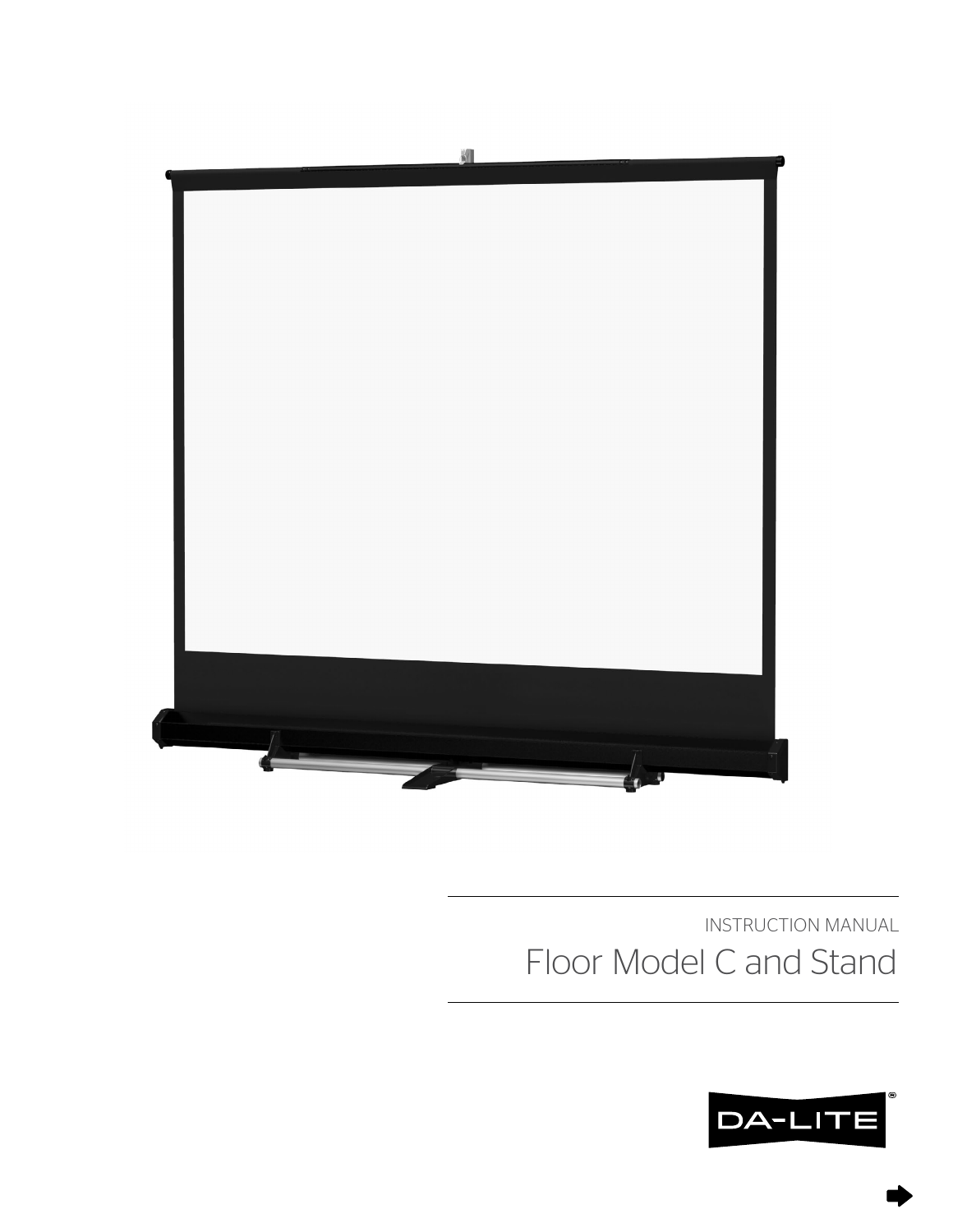## Assembling Floor Model C and Stand

- 1. Insert two round tubes (1) through end bracket (2) flush with outside of bracket. Tighten thumb screws (3).
- 2. Slide center bracket (4) in place on round tubes (1). Tighten thumb screws (3).
- 3. Place second end bracket (2) in position at opposite end in same manner as center bracket (4).
- 4. Insert assembled tubes (5, 6 and 7) in socket of center bracket (4) and lock spring button.
- 5. Place screen case in end brackets (2) with slat and D-ring on top and aligned with center bracket (4).
- 6. Raise screen and hook D-ring into safety-catch of hanger (8).
- $\triangle$  CAUTION! Observe the following operating instructions and mechanical sequence carefully to avoid damaging your screen. DO NOT RAISE tubing beyond the standard vertical height of your particular Da-Lite screen.

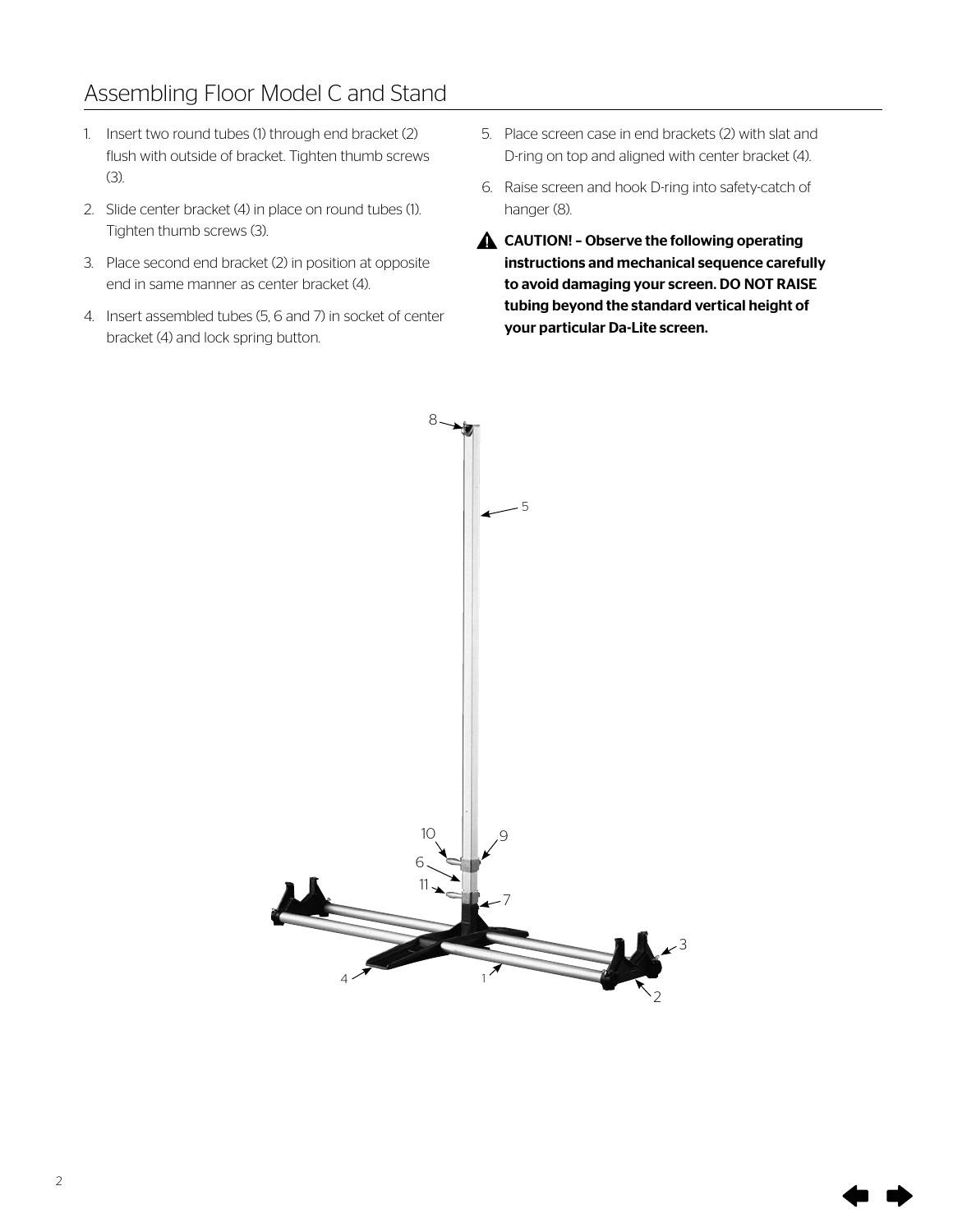# Operating Instructions Floor Model C and Stand

For 6' Height: Pull out springlock (9), then raise upper handle (10) until springlock locks securely at 1st position.

For 7' Height: Raise upper handle (10) until springlock locks securely at 2nd position.

For 8' Height: Raise upper handle (10) until springlock locks securely at 3rd position.

For 8 1⁄2' Height: Raise upper handle (10) until springlock locks securely at 4th position.

For 9' Height: Raise upper handle (10) until spring locks securely at 4th position. Then raise lower handle (11) until springlock locks securely at 2nd position.

For 10' Height: Raise upper handle (10) until spring locks securely at 4th position. Then raise lower handle (11) until springlock locks securely at 3rd position.

For 12' Height: Raise upper handle (10) until spring locks securely at 4th position. Then raise lower handle (11) until springlock locks securely at 6th position.

### To Close Stand

Release lower handle (11) to bottom position, then release upper handle (10) to bottom position.